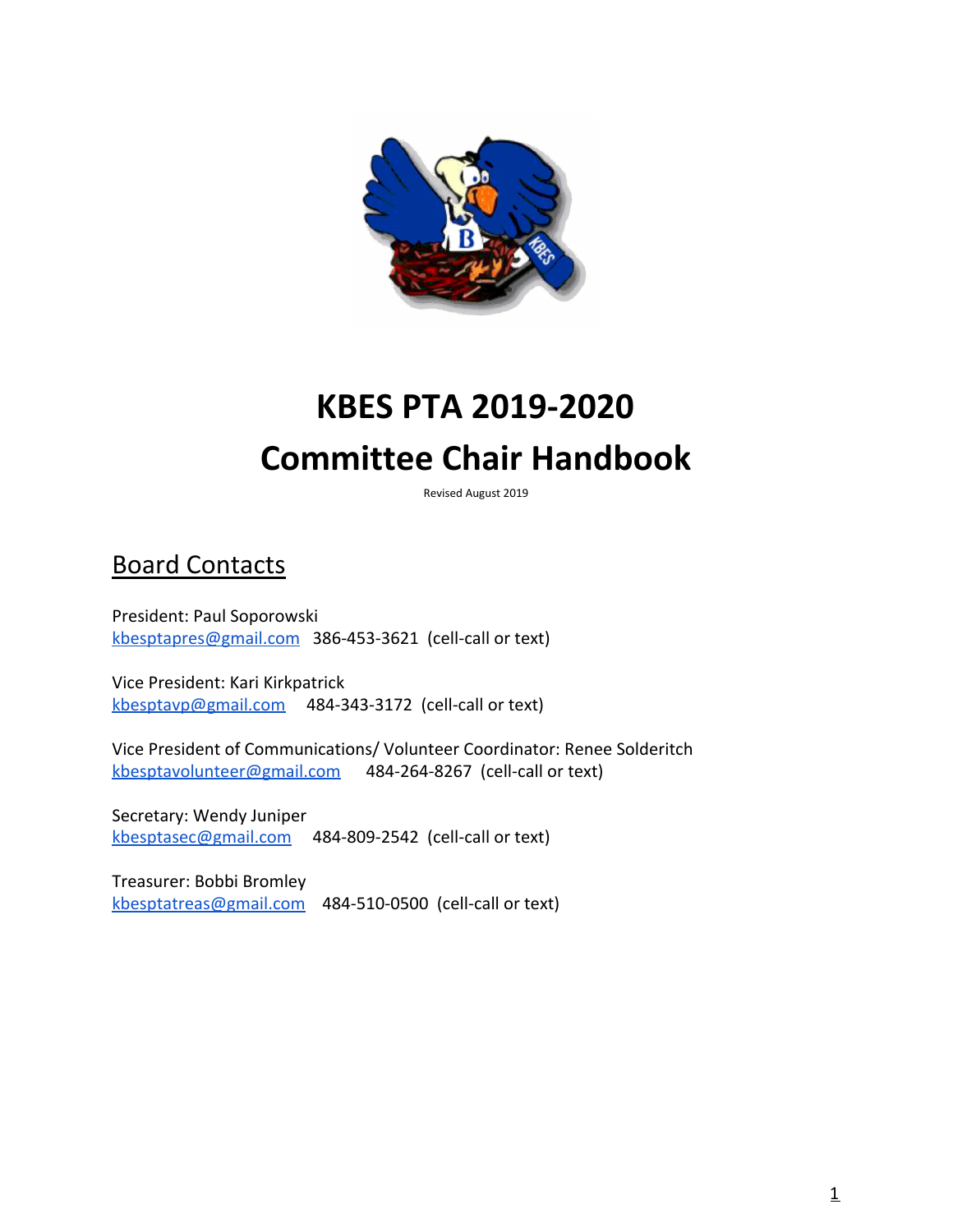Welcome! We would like to thank you for offering your time to help us coordinate our PTA events. It is people like you who make our PTA and school what it is today. We have a few procedures that need to be followed to ensure that the event will run smoothly.

## **Table of Contents:**

| <b>PTA Meeting Dates</b>             | $\overline{\mathbf{3}}$ |
|--------------------------------------|-------------------------|
| <b>Event Publicizing &amp; Media</b> | 4                       |
| Newsletter                           | $\overline{4}$          |
| PTA Website                          | 4                       |
| Social Media                         | 4                       |
| Flyers/Copies                        | 4                       |
| <b>Event Planning Information</b>    | 4                       |
| <b>Event Dates &amp; Times</b>       | 4                       |
| <b>Committee Chair Contacts</b>      | 5                       |
| <b>Facility Use Forms</b>            | 5                       |
| <b>Food During Events</b>            | 5                       |
| Supplies/PTA Room                    | 5                       |
| <b>Evaluation Form</b>               | 5                       |
| Questions                            | 5                       |
| <b>Obtaining Event Volunteers</b>    | 5                       |
| Sign Up Genius                       | 5                       |
| High School Volunteers               | 6                       |
| <b>Event Finances</b>                | 6                       |
| <b>Soliciting Donations</b>          | 6                       |
| <b>Requests for Reimbursement</b>    | 6                       |
| Cash/Checks Received                 | 6                       |
| <b>Additional Treasurer's Tips</b>   | 7                       |
| PTA Expense/Reimbursement Form       | 7                       |
| <b>Starting Cash</b>                 | 7                       |
| Deposits                             | 7                       |
|                                      |                         |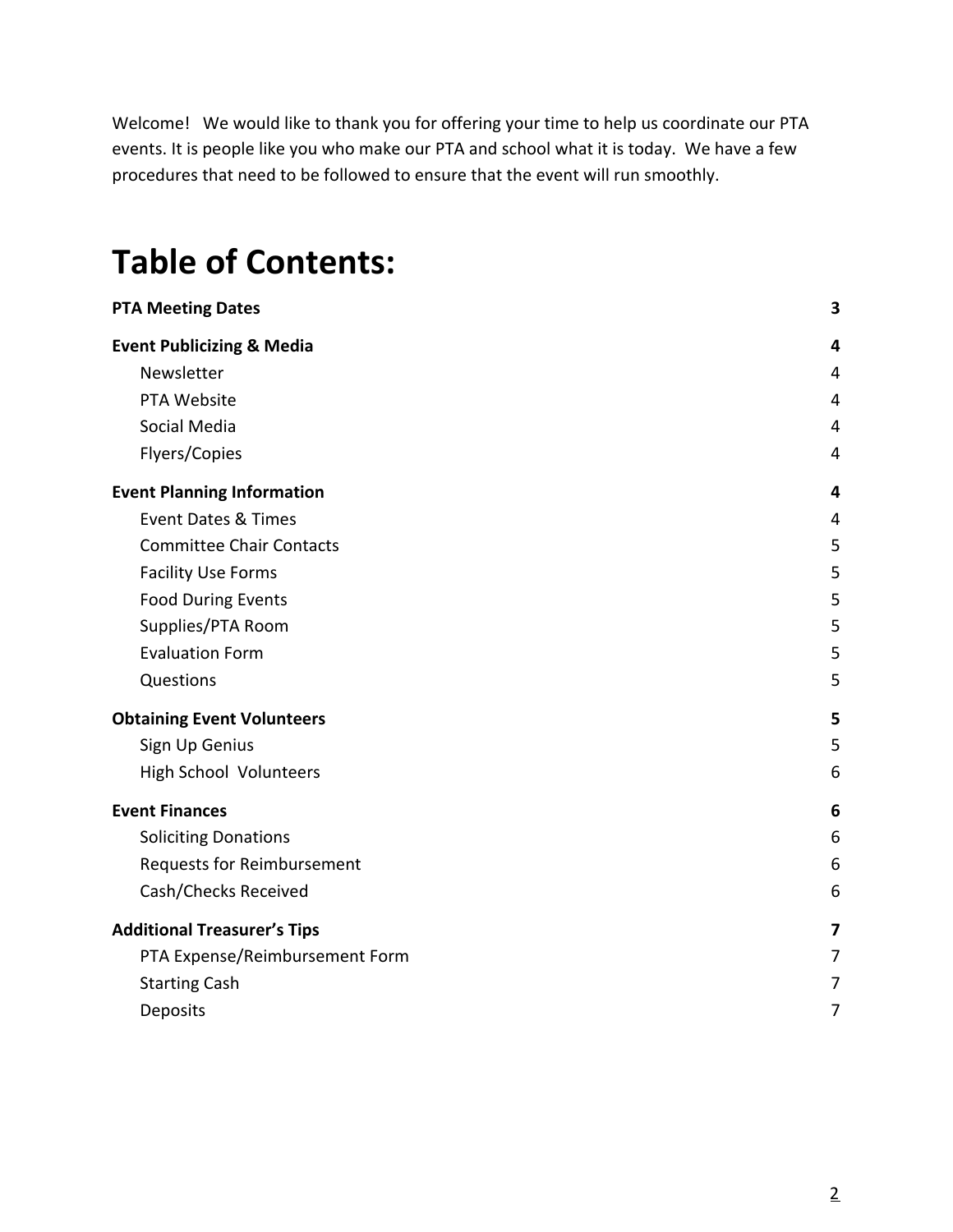### <span id="page-2-0"></span>PTA Meeting Dates

General PTA meetings will be held at 7 pm in the KBES library on the following dates: -Monday, September 9, 2019 -Monday, October 7, 2019 -Monday, November 4, 2019 -Monday, December 9, 2019 -Monday, January 6, 2020 -Monday, February 3, 2020 -Monday, March 2, 2020 -Monday, April 6, 2020 -Monday, May 4, 2020

\*Meeting reminders will be communicated via Facebook, Remind App, and Schoology.

The PTA Board will be meeting at additional times as needed. These Board meetings will be announced and Committee Chairs with an upcoming event are encouraged to attend these meetings as needed to discuss your event/activity.

**Committee Reports:** Committee chairs are to give an update at the General meetings before and after the event. If you have a project in the works or have just finished a project, please email a report to the PTA Secretary and the PTA President by the 1st of the month of a General meeting to ensure it makes it into the PTA Reports. If you can attend General meetings in person, it is much appreciated.

**Chairs/Co-chairs:** We have designed the sign up to make sure everyone who wants to be involved has an opportunity and also so that others are not getting overwhelmed. As Chair or Co-Chair it is requested that you reach out to those who have signed up to volunteer at your event so as to 'break the ice'. This will give you an opportunity to answer any logistical questions that may exist and devise a processes that will work best for your committee. If you need further contact information, please ask the Board. Committee chair and co-chair emails are listed on the KBESPTA.org website. Communication is always the key to success. The board is always here as a resource also.

### <span id="page-2-1"></span>Event Publicizing & Media

#### <span id="page-2-2"></span>*Newsletter*

All submissions for the PTA Newsletter should be emailed to the PTA Secretary, by the 21st of the preceding month. Please either type your information directly in your email or in an editable Google Doc.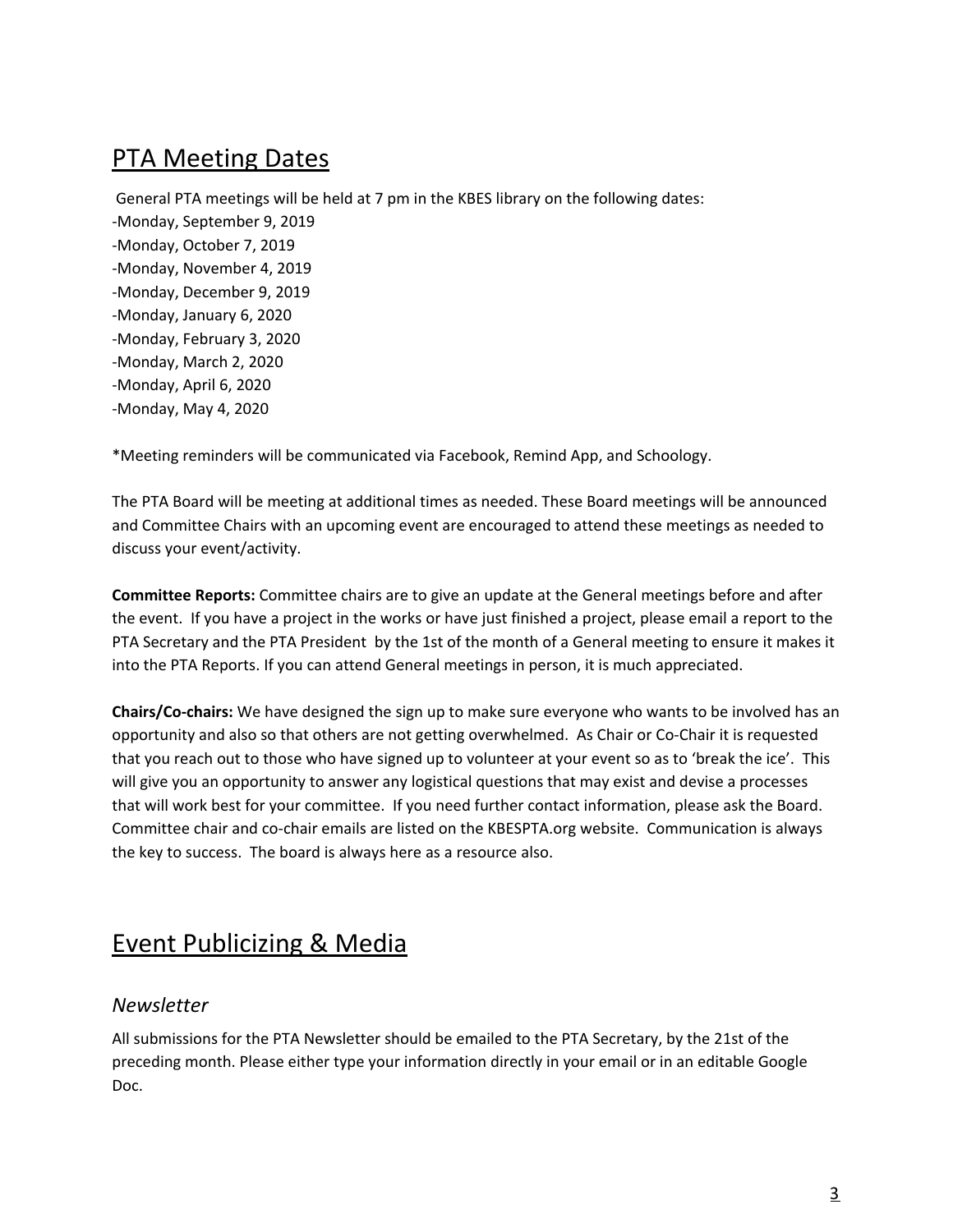#### <span id="page-3-0"></span>*PTA Website*

Our Kbespta.org website is regularly updated with events but if you would like something in particular added, please email the PTA Secretary and the PTA President at [kbesptapres@gmail.com.](mailto:Kbesptapres@gmail.com)

#### <span id="page-3-1"></span>*Social Media*

If you would like an event posted to the KBES PTA Facebook Page, please reach out to the PTA Volunteer Coordinator or the PTA Vice President. The KBES PTA Facebook page should be a 'one-stop shop' for all PTA-related event information. The Kenneth N. Butz, Jr. Parent Page on Facebook can be posted to by anyone.

#### <span id="page-3-2"></span>*Flyers/Copies*

All correspondence that will be sent out to parents must first be sent to the President/Board to proofread. Items may be emailed or left in the PTA mailbox (just notify the PTA President via text or email to check the box). Please get the flyer to the Board for approval 3 weeks before the event. Note: some items may require advanced notice. This way the finished item is copied and distributed to the families at least 2 weeks before the event. **If your event requires money to be collected, please** indicate on the form that fees can be collected via Cash, check payable to KBES PTA, or PayPal. Please communicate with the Board if you have experience making copies at the school or will need assistance. Again, please leave us time to educate you in the use of copier or make arrangements. Also, please keep in mind the District's green policy. If possible utilize Facebook pages and Schoology request. Contact the board to assist with a Schoology request from the Principal. Use a half sheet of paper if possible. Copies are only available in black and white. Colored paper is available.

## <span id="page-3-3"></span>Event Planning Information

#### <span id="page-3-4"></span>*Event Dates & Times*

Please refer to the calendar for event times/dates. These start times have been approved by the principal and/or District and must be followed.

#### <span id="page-3-5"></span>*Committee Chair Contacts*

<span id="page-3-6"></span>Committee chair/co-chair names and emails are listed on the PTA website at [www.kbespta.org](http://www.kbespta.org/).

#### *Facility Use Forms*

All forms have been filled out by the President/Board and filed with the District for all of our events. Therefore, if you need to schedule a meeting, change a day/time of an event from what is listed on our calendar, please notify the PTA president at least 6 weeks before. Any changes must be approved by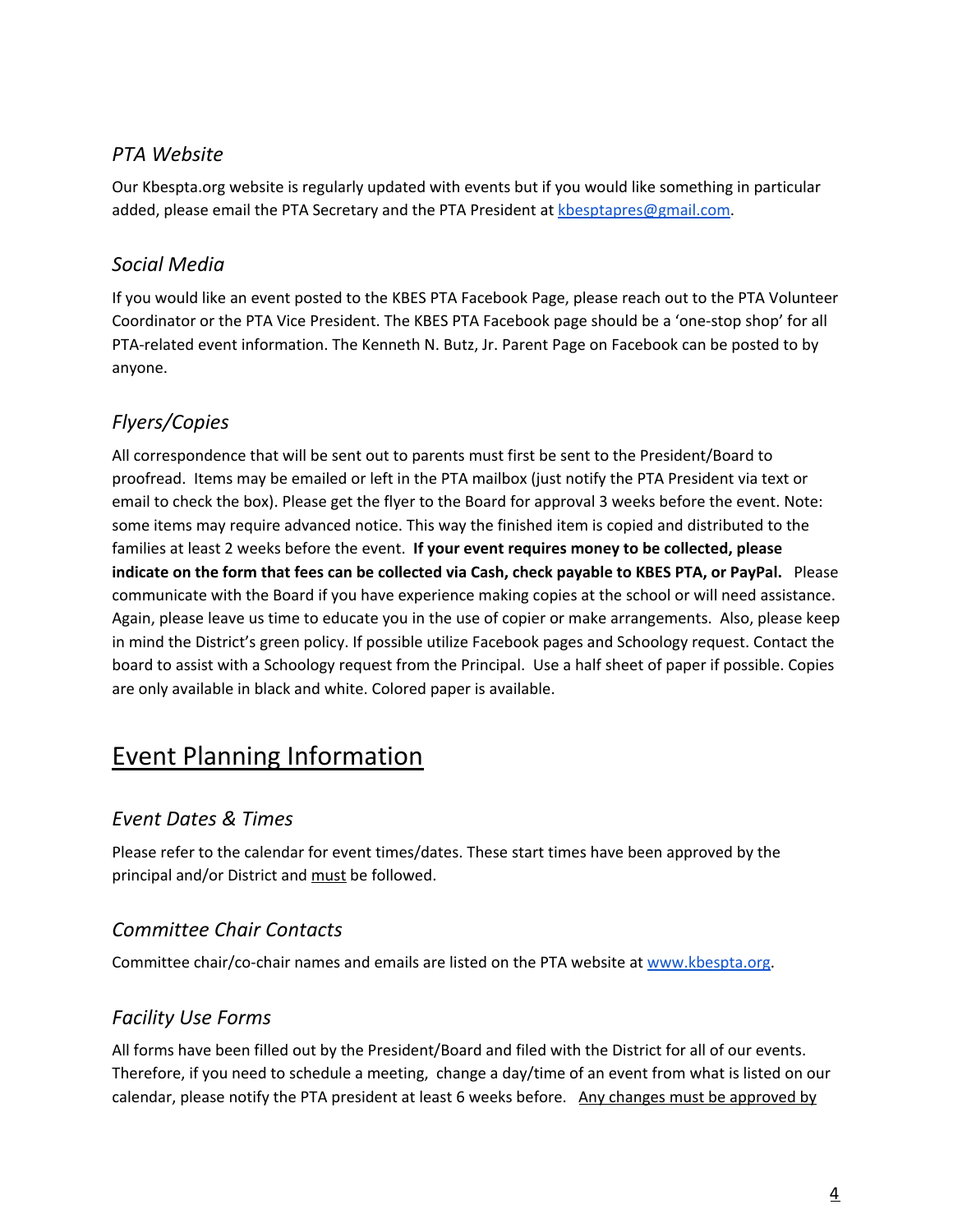the principal. Also, please communicate with the Board if you need additional set up (tables, extension cords, chairs). The PTA president has copies of all forms and can share with you what was submitted. **It is the chair's responsibility to communicate any additional needs at least 4 weeks in advance so custodial staff can plan appropriately.** If you are heading an event that was newly added, please communicate with the President to assure the facility use form has been completed.

#### <span id="page-4-0"></span>*Food During Events*

If you will be planning and purchasing food for a school day or evening activity, please discuss plans at least 4 weeks in advance with the PTA President and Volunteer Coordinator as we must follow the District's rules to assure food safety.

#### <span id="page-4-1"></span>*Supplies/PTA Room*

Need cups, plates, napkins, tablecloths, markers, tape, glue, crafts, balloon weights, trays, crafts, etc?...we probably have it. Please, check the PTA Room before purchasing supplies.

#### <span id="page-4-2"></span>*Evaluation Form*

Within 2 weeks of the end of your event please complete Event Evaluation Form. Please return it to the PTA President or leave it in the PTA mailbox. This information is needed to help plan for the future.

#### <span id="page-4-3"></span>*Questions*

The PTA Officers are always here to help. Contact information for the Board is available on the first page of this document and on the PTA website at [www.kbespta.org.](http://www.kbespta.org/)

## <span id="page-4-4"></span>Obtaining Event Volunteers

#### <span id="page-4-5"></span>*Sign-Up Genius*

We are using Sign Up Genius for all volunteer or item donation requests. It is the chair or co-chair's responsibility to create the sign up (earlier the better) and share it with the Volunteer Coordinator at least 3 weeks prior to the event. She will recommend any adjustments and then will publish it for you to get it out to our volunteers (at least 2 weeks prior to event). This way YOU will receive the notifications if someone signs up or can no longer make it. If you are lacking volunteers and think it would be beneficial to have the sign up sent again, please contact the Volunteer Coordinator. In addition to Sign Up Genius, requests will be posted on the KBES PTA Facebook Page, the Kenneth N. Butz, Jr Parent Page, and on the Remind App.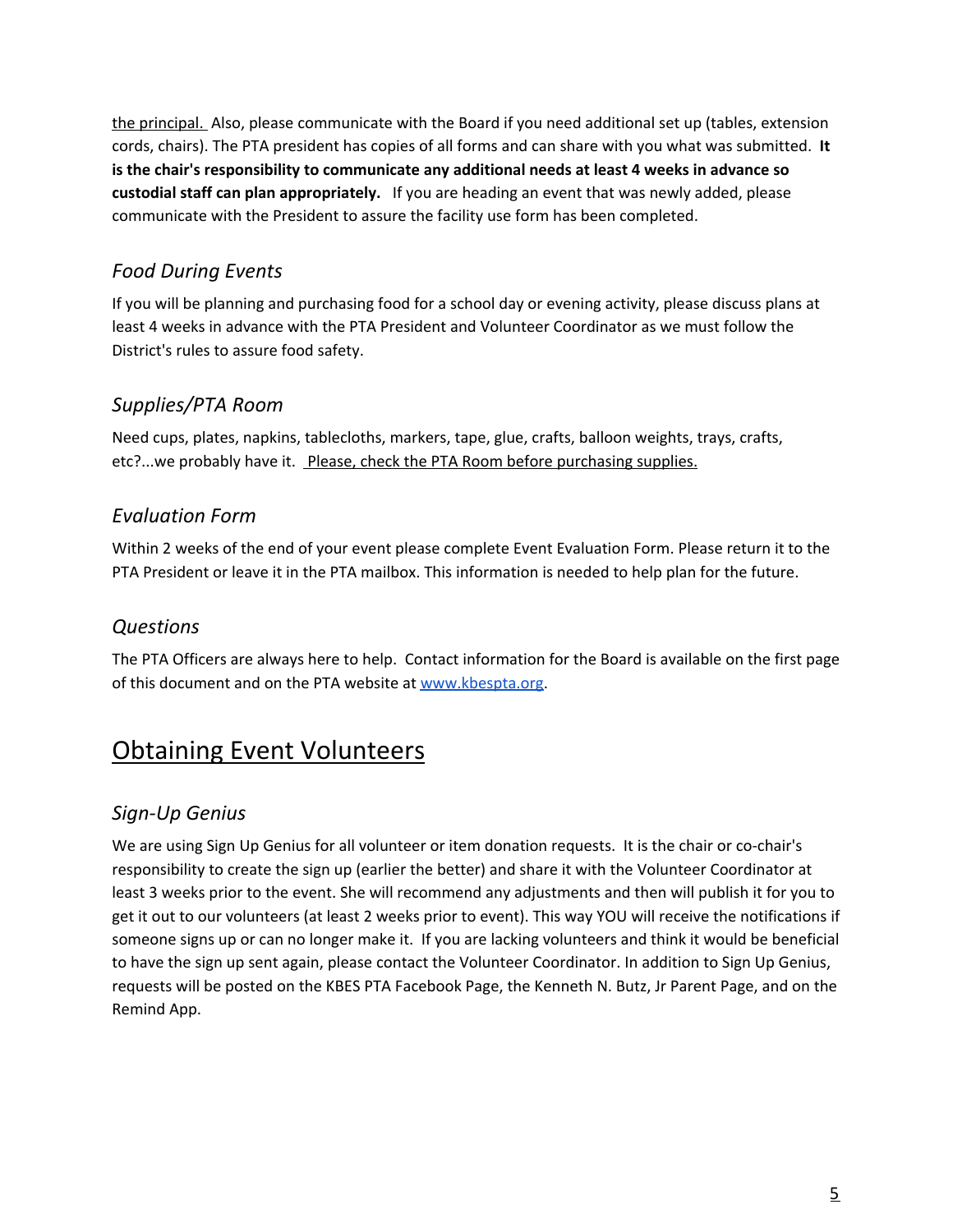#### <span id="page-5-0"></span>*High School Volunteers*

If you are requesting DAYTIME volunteers such as cheerleaders, football players, basketball players, all requests must go through the HS Principal, Mr. Davis, for approval. If your request is for an evening event, you may contact the coach.

## <span id="page-5-1"></span>Event Finances

#### <span id="page-5-2"></span>*Soliciting Donations*

The Community Coordinator is available to assist with soliciting local or national vendors for donations to offset our expenses and to also help market our supporters. If there is no Community Coordinator, or if you wish to obtain your own donations, please communicate with the PTA Secretary and the PTA President so that vendors can be tracked to prevent multiple asks and also so vendors can be appreciated via FB, website, or signage at an event.

#### <span id="page-5-3"></span>*Requests for Reimbursement*

Please see 2019-2020 Budget Report for the budget set aside for your event. If you have any questions, please ask the PTA President or PTA Treasurer. *Expense budget allotments must be strictly adhered to.* You are volunteering your time and talents. You are not expected to finance the event. Please submit your receipts or if you are making a donation please inform the Board. Knowing what an event accurately costs helps us to budget for the future. Please include the original receipt and have a reimbursement/check request form filled out. **Requests must be submitted within 30 days of purchase or the event date.** Make an extra copy for your records. Forms can be emailed to the treasurer or left to her attention in the PTA mailbox. **REIMBURSEMENTS RECEIVED WITHOUT THE PROPER FORM and RECEIPTS WILL BE RETURNED TO YOU**. Extra forms are in the PTA room and on the KBES PTA website.

#### <span id="page-5-4"></span>*Cash/Checks Received*

All cash received from an event is to be counted and a DEPOSIT form is to be filled out and signed. All deposits should be counted by **two people** and then given to the treasurer within 5 days of the event or collection. Make an extra copy for your records. Please indicate if some payments were made via PayPal and the PTA Treasurer will verify receipt. If the PTA Treasurer is not available, then the deposit can be given to the President or to the school secretaries to be secured in the school safe. Email or text the PTA Treasurer to let her know when you leave deposits. Extra forms are in the PTA room and on the website. Please use a system (preferably an excel spreadsheet or written record) to track cash/check numbers, items ordered, etc in case of questions. All checks and cash are for deposit only.